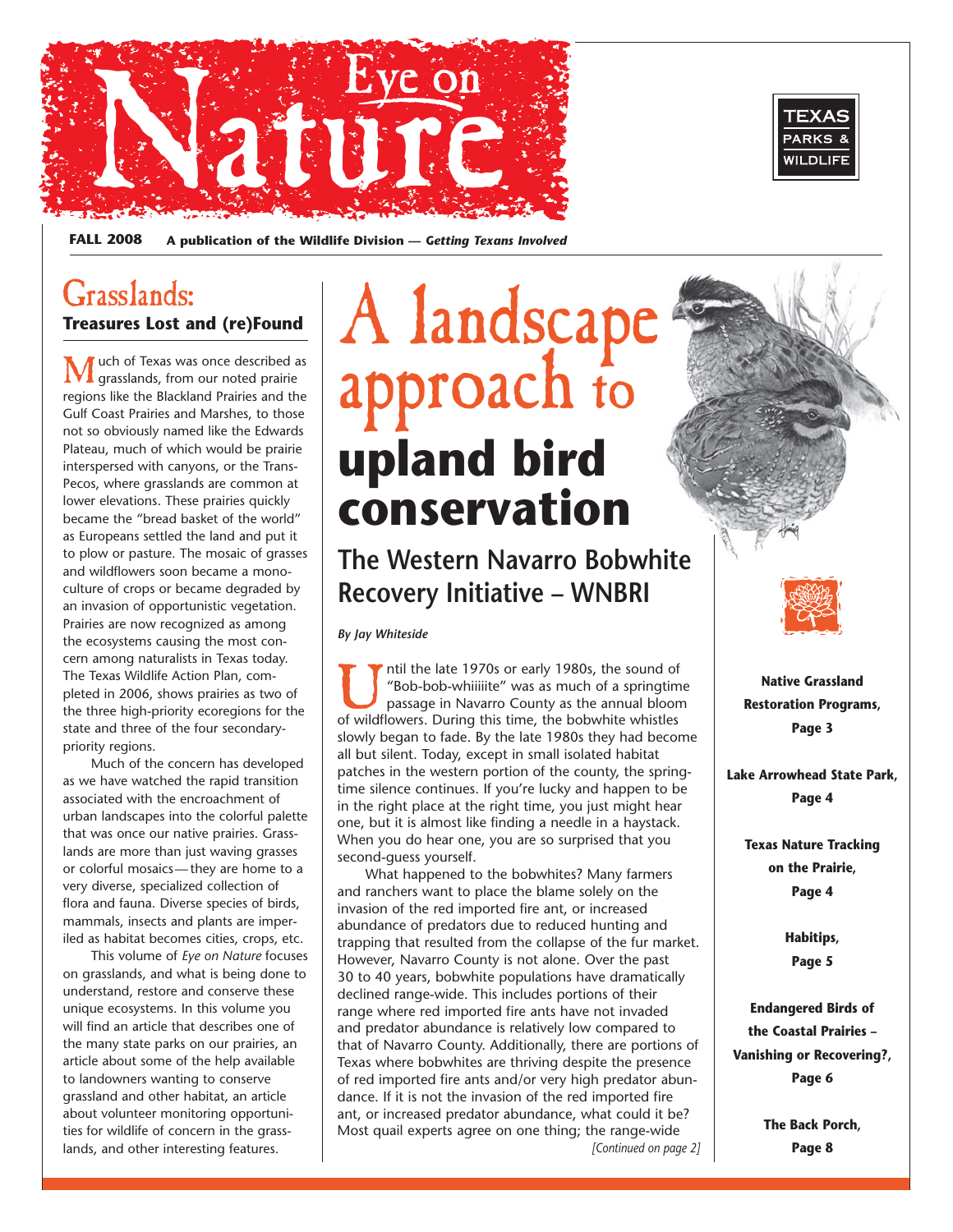Executive Director Carter P. Smith

Editor, *Eye on Nature*  Mark Klym

### **COMMISSION**

Peter M. Holt, Chairman San Antonio T. Dan Friedkin,Vice-Chairman Houston

Mark E. Bivins Amarillo J. Robert Brown El Paso Ralph H. Duggins Fort Worth Antonio Falcon, M.D. Rio Grande City Karen J. Hixon San Antonio Margaret Martin Boerne John D. Parker Lufkin

Lee M. Bass, Chairman-Emeritus Fort Worth

TEXAS PARKS AND WILDLIFE DEPARTMENT MISSION STATEMENT *"To manage and conser ve the natural and cultural resources of Texas and to provide hunting, fishing and outdoor recreation opportunities for the use and enjoyment of present and future generations."* 

 www.tpwd.state.tx.us/newsletters/. Your name You may view this publication through the TPWD Web site. Please notify us by completing a request form at www.tpwd.state.tx.us/enews/. Once verified, we will notify you by e-mail when a new version of your selected newsletter is posted at and address will be removed from the printed version mail distribution list.

## FOR MORE INFORMATION

 4200 Smith School Rd., Austin,TX 78744, All inquiries:Texas Parks and Wildlife Department, telephone (800) 792-1112 toll free, or (512) 389-4800 or visit our Web site for detailed information about TPWD programs:

## **www.tpwd.state.tx.us**



© 2008 Texas Parks and Wildlife Department PWD BR W7000-255 (9/08)

In accordance with Texas State Depository Law, this publication is available at the kas State Publications Clearinghouse and/or Texas Depository Libraries



TPWD receives federal assistance from the U.S. Fish and Wildlife<br>Service and other federal agencies TPWD is therefore subject to Title<br>VI of the Civil Rights Act of 1964, Section 504 of the Rehabilitation<br>Act of 1973,Title

 Arlington,VA 22203, Attention: Civil Rights Coordinator for Public Access. **CRAM** Age Discrimination Act of 1975, Title IX of the Education<br>Amendments of 1972, in addition to state anti-discrimination laws.TPWD will comply with state and federal laws prohibiting discrimination based on race, color, national origin, age, sex or disability. If you believe that you have been discriminated against in any TPWD program, activity or event, you may contact the U.S. Fish and Wildlife<br>Service, Division of Federal Assistance, 4401 N. Fairfax Drive, Mail Stop: MBSP-4020, on of Federal Assistance, 4401 N. Fairfax Drive, Mail Stop: MBSP-4020,

ADDRESS CHANGES: For address changes, or to be added or removed from our mailing list, please contact mark.klym@tpwd.state.tx.us. We look forward to providing the information you need to understand, appreciate, manage and conserve the natural resources of Texas for the use and enjoyment of present and future generations.

### *[A landscape approach to upland bird conservation, continued from page 1]*

bobwhite decline over the past 30 to 40 years is a result of habitat loss and fragmentation. This theory is reinforced by similar population declines in other bird species, most notably the loggerhead shrike and Eastern meadowlark, which utilize much of the same habitat components as the bobwhite.

Since habitat decline and fragmentation is the driving force behind the rangewide bobwhite decline, what is being done to reverse this alarming trend? In 2001, a group of notable quail scientists, known as the Southeastern Quail Study Group, developed a comprehensive rangewide conservation plan. This plan, commonly known as the *Northern Bobwhite Conservation Initiative*, set specific habitat goals and objectives for various ecological regions (Bird Conservation Regions BCRs) throughout the range of the bobwhite aimed at recovering population densities to those in 1980. The development of the Northern Bobwhite Conservation Initiative has set the foundation for bobwhite conservation, and today many states, including Texas (Texas Quail Initiative – TQI), have developed their own step-down versions of this plan to address more specific challenges and needs within their respective boundaries.

## **The Birth of WNBRI**

In 2006, Gary Price, a landowner in the Blooming Grove area of Navarro County, asked, "What can be done to bring the quail populations back to what they used to be?" As a wildlife biologist, my obvious answer was, "We need to restore and/or improve habitat for quail over a very large geographic area and focus these efforts around areas where we know quail persist." Our discussion continued, and after a while Gary indicated that he thought the time was right to deliver the habitat conservation message and begin forming a landowner cooperative around his property, where we knew quail persisted, and possibly beyond. I decided that the time was right to move forward with the landowner cooperative idea. Over the next few months I wrote a strategic plan, now known as the Western Navarro Bobwhite Recovery Initiative (WNBRI), to present to this group of landowners.

The WNBRI is a landscape-level approach to upland bird conservation that sets specific habitat enhancement goals for a particular geographic area and outlines what needs to be done to achieve those goals. Because habitat loss and fragmentation is the primary factor limiting bobwhite populations in western Navarro County, the number one goal of the WNBRI is to create contiguous useable habitat for bobwhite over an area of approximately 30,000 acres. The theory behind this concept is that if suitable habitat conditions can be restored, improved, and maintained over an area this large, source populations within the area will have the ability to grow and expand into unoccupied habitat over time, creating a more viable population.

To be able to reach this lofty 30,000-acre goal, it would be necessary to create a mechanism that could pool landowners together, educate them, keep them informed, and keep them engaged in habitat management. The number two goal of the initiative was to develop the Western Navarro Bobwhite Recovery Cooperative (WNBRC).

Achieving habitat conservation, particularly native grassland restoration and range improvement, over such a large area is not an easy task, and likely impossible without cooperation and partnerships. The third goal of the WNBRI was to develop partnerships with government organizations and non-profit conservation groups. Developing partnerships with these groups provides the necessary knowledge and resources to achieve the scope of work desired.

## **WNBRI Moving Forward**

The first step in getting the WNBRI wheels in motion was to pitch the idea to a select group of landowners within the initiative area. In June 2006, 15 landowners attended a meeting at the USACOE Navarro Mills Lake Project Office, where the idea of the WNBRI was presented. A majority of the group decided that the plan was worth pursuing, and the Western Navarro Bobwhite Recovery Cooperative was formed. Since that meeting, the WNBRC has grown to 32 active members, managing properties totalling nearly 30,000 acres.

Once the WNBRC was formed and officers elected, the first item of business was to hold a landowner workshop to introduce the WNBRI plan to a larger group of landowners, educate them on bobwhite ecology and management, and enroll new members into the WNBRC. On Sept. 23, 2007 the landowner workshop, titled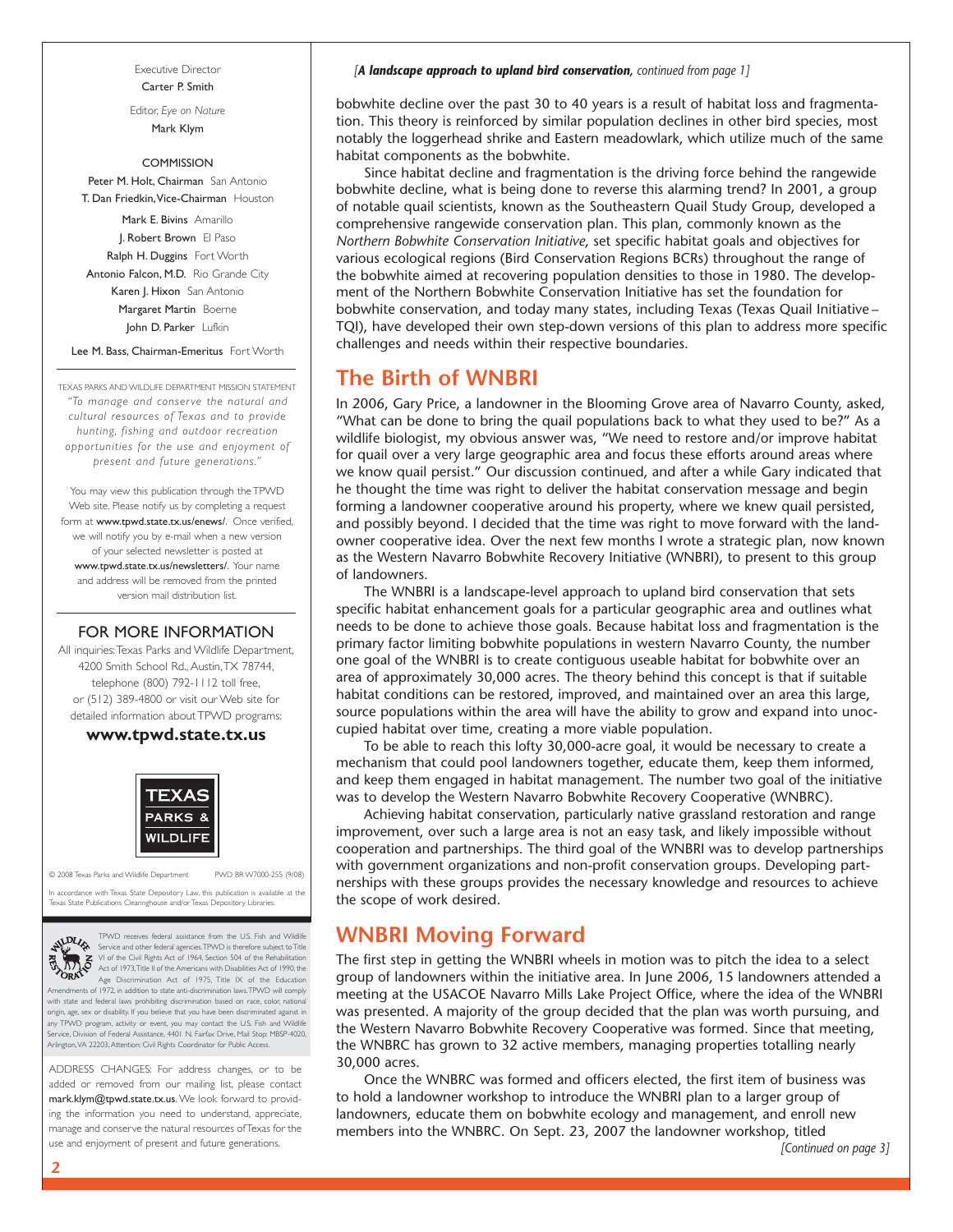

# Mative grassland that developed following the workshop were with  $\frac{1}{\text{total development of the Trinity Basin Conservation Foundation, Texas}$ Testoration programs  $\int_{\text{average the two major elements of the WNBRC and parterships with government and non govern-$

The hundred and fifty years ago much of Texas west of I-45 was a<br>
sea of native grass that fed foraging herds of bison, antelope, elk<br>
and deer and provided habitat for hundreds of other grassland<br>
dependent species of wil sea of native grass that fed foraging herds of bison, antelope, elk donating \$40,000 worth of native grass and forb dependent species of wildlife. Grass health was maintained by the the WNBRC to provide to their members free of nomadic nature of the large herds of herbivores whose constant move- charge. The donated native seed mixture has been ment prevented local overgrazing and periodic lightning or Native Ameri-<br>used to plant 425 acres, with about 500 acres can induced fires. Much has changed since that time. The advent of scheduled for planting during spring 2009. property ownership and fencing has resulted in the confinement of herbi- Another key contribution came from the vores to limited areas and increased pressure on desirable native plant Trinity Basin Conservation Foundation (TBCF). species. Human settlement also brought with it the elimination of fire. As  $\parallel$  In spring 2008, TBCF was awarded a Wildlife Divernative species were eliminated, hardier non-native species were introduced  $\frac{1}{\sqrt{1 - \frac{1}{\sqrt{1 + \frac{1}{\sqrt{1 + \frac{1}{\sqrt{1 + \frac{1}{\sqrt{1 + \frac{1}{\sqrt{1 + \frac{1}{\sqrt{1 + \frac{1}{\sqrt{1 + \frac{1}{\sqrt{1 + \frac{1}{\sqrt{1 + \frac{1}{\sqrt{1 + \frac{1}{\sqrt{1 + \frac{1}{\sqrt{1 + \frac{1}{\sqrt{1 + \frac{1}{$ that were better suited to the higher grazing pressures. Herbicides, fertiliz- nent for the WNBRC to use in native grassland ers and cultivation techniques came along with the introduced forages restoration and range enhancement projects. The and helped to maximize production of the monoculture plantings. In the equipment that will be donated to the WNBRC process, populations of many wildlife species that needed native prairie | includes a no-till seed drill, prescribed burning habitats declined drastically as their habitat was degraded or eliminated. <br>equipment and trailer for transporting, and herbi-

Many Texans are now starting to realize the value of native grasslands  $\left\vert \right.$  cide for site preparation. both for plant and wildlife diversity and for low input, high quality forage production. But reverting to native plants can be a time consuming and **Summary**<br> **Summary** expensive task. It requires a high degree of specialized knowledge to be<br> **Summary** The WNBRI is still in its infancy. A lot of wo successful. Fortunately, there are a number of sources of technical exper-<br>tise and funding available to landowners through current USDA and<br>lies ahead for it to achieve its ambitious goals. tise and funding available to landowners through current USDA and lies ahead for it to achieve its ambitious goals.<br>Texas Parks and Wildlife Department (TPWD) programs.

Landowners that are lucky enough to still have native rangeland,<br>I though it may be in poor health due to past management mistakes suppromising. No one can predict what the future even though it may be in poor health due to past management mistakes promising. No one can predict what the future<br>or brush encroachment, may wish to take advantage of two USDA Nat-<br>holds for bobwhites and other grassland or brush encroachment, may wish to take advantage of two USDA Nat-<br>ural Resources Conservation Service (NRCS) programs. CTA and FOIP. Navarro County. However, we can say for certain ural Resources Conservation Service (NRCS) programs, CTA and EQIP. Navarro County. However, we can say for certain<br>CTA stands for Conservation Technical Assistance and. as the name that the recovery of the bobwhite and the CTA stands for Conservation Technical Assistance and, as the name that the recovery of the bobwhite and the host of<br>implies, provides free technical assistance by trained NRCS conservation. Cother species that share their implies, provides free technical assistance by trained NRCS conservation-<br>ists to interested landowners. The Grazing Land Conservation Initiative distant memory if aggressive habitat conservation ists to interested landowners. The Grazing Land Conservation Initiative distant memory if aggressive habitat conservation<br>(GLCI) is part of this program and provides over \$2 million annually in efforts, such as the WNBRI, (GLCI) is part of this program and provides over \$2 million annually in technical assistance funding targeted at conservation on range and pasture land. EQIP stands for the Environmental Quality Incentive Pro- **Jay Whiteside is a Technical Guidance Biologist**  gram and provides cost share for a wide variety of practices, including **providing assistance to landowners in Navarro and** 

*[A landscape approach to upland bird conservation, continued from page 2]* 

*Bringing Back the Bobwhite*, was held at the Blooming Grove Elementary School Cafeteria. The workshop featured presenters from the Texas Parks and Wildlife Department (TPWD), Natural Resources Conservation Service, Audubon Texas, and a private Range and Wildlife Management Consultant. A total of 30 landowners attended the workshop, and 12 new members enrolled in the WNBRC.

The next order of business was to build partnerships within the wildlife conservation community. Two key partnerships were formed prior to the landowner workshop; one with the Natural Resources Conservation Service, and the other with Audubon Texas. Other key partnerships<br>that developed following the workshop were with AgriLife Extension Service, and the U.S. Army Corps of Engineers Navarro Mills Lake Project.

Once the two major elements of the WNBRI ment organizations, the next step was putting habitat on the ground. One of the key elements By Chuck Kowaleski (TPWD) and Susan Baggett (NRCS) **for the substantial community of the substantial community** of the native grassland restoration and range improvement.

Texas Parks and Wildlife Department (TPWD) programs.<br>I andowners that are lucky enough to still have native rangeland some enormous strides, and the future looks

*[Continued on page 5]* **other North Central Texas counties.**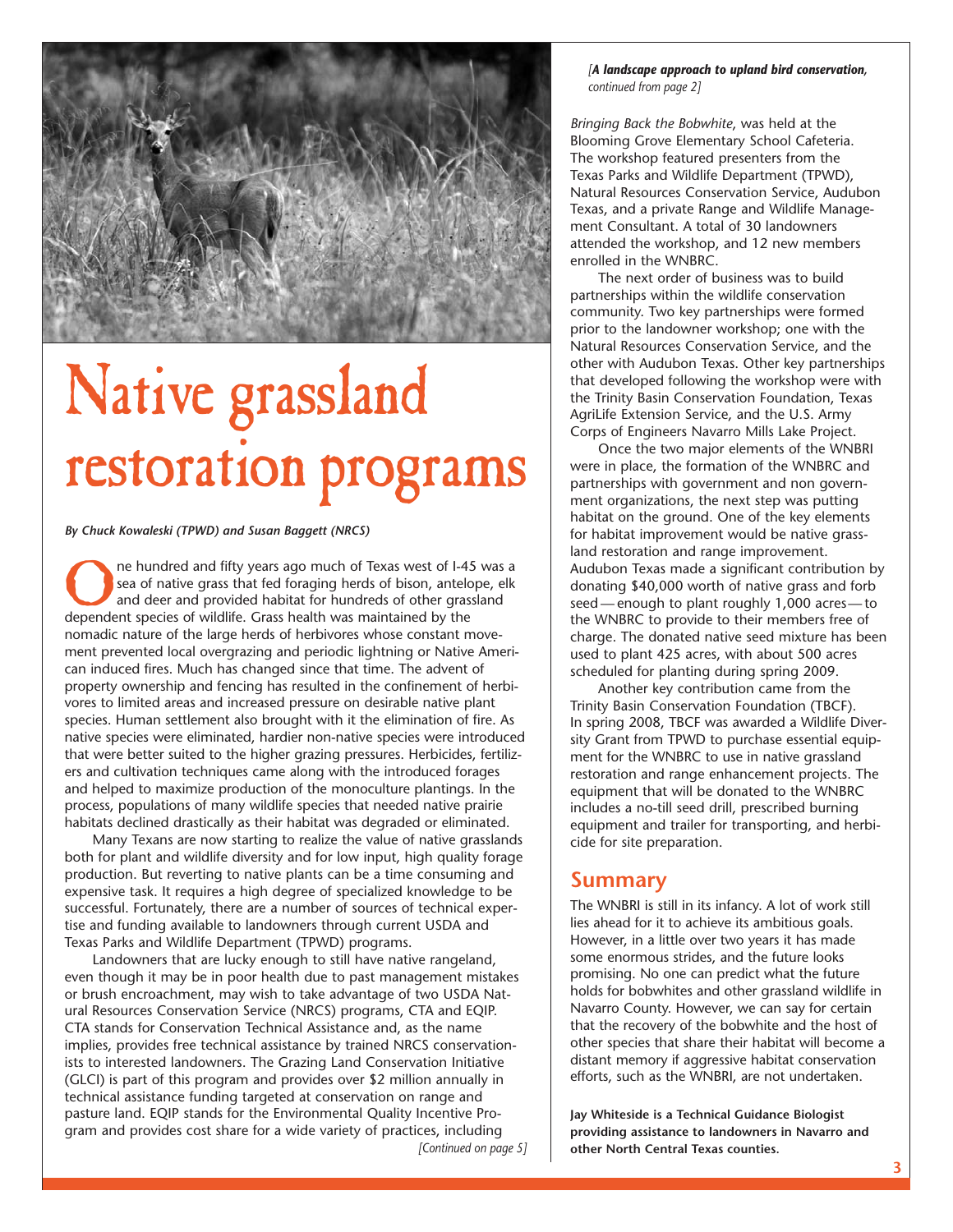# Lake Arrowhead State Park

**19 milt by the city of Wichita Falls**<br> **15 miles southeast of the city in the**<br> **15 miles southeast of the city in the** as a primary water source, Lake Arrowhead lies approximately North Central Plains of Texas. The lake covers roughly 16,400 surface acres and is bordered by 106 miles of shoreline. Lake Arrowhead State Park, on the northwest portion of the lake, boasts 524 acres. Surrounding the lake, the land is mostly semi-arid, gently rolling prairie. Cutting though the northern portion of the park is Sloop Creek, a tributary of the Little Wichita River.

Located on the eastern edge of the Rolling Plains, the park is characterized by undulating grasslands which include little bluestem, Indian grass and sideoats grama. These grasslands have been invaded by mesquite and other species such as cottonwood, hackberry and wild plum. An abundance of native wildflowers with a variety of colors may be seen. Indian paintbrushes, bluebonnets, primroses, sunflowers and daisies are among the plant life found within the park boundaries.

In this Prairie biome, diversity abounds with five ecological expanses encompassing the park. This biome supports numerous species, including an assortment of mammals, birds, reptiles, insects and fish. White-tailed deer, armadillo, coyote, skunk, rabbit, blacktailed prairie dog and fox are some of the mammalian population. The area is a major fly-way for the monarch butterfly and a cross-over for migrating birds such as the pelicans, geese, ducks, hummingbirds, bald eagle, hawks and the sandhill crane. The banded water snake, grass snake, turtles, horned lizards, legless lizards, as well as water moccasin and rattlesnakes, are often found.

Lake Arrowhead hosts a black-tailed prairie dog town. The prairie dog entertains watchers and plays an important role in the park's biome. Also featured at the park are approximately five miles of hiking trails, a 300-acre equestrian area, 71 campsites, 44 shaded picnic tables and an 18-hole disc (Frisbee) golf course. Nesting boxes are provided for eastern bluebird along the Bluebird Trail.

The lake teems with game fish, including bass, bluegill, carp, catfish and crappie. Almost every weekend, a fishing tournament takes place. The park offers the "Loan a Tackle Program" in which the park lends fishing tackle to its visitors. The park provides an unsupervised swimming beach, a concrete launching ramp, lighted fishing piers, two fish cleaning stations and a floating boat dock.

Educational and interpretive programs are available for groups including teachers and students. Requirements include a minimum of 10 persons and

pre-scheduling through the park headquarters. Aquatic Wild, Project Learning Tree, Texas Rare and Wild, Adopt a Wet Land, Buffalo Soldiers and other educational programs are available. Continuing education credit for attending many of these programs is available for teachers.

collected to better understand population trends and management needs of various species in the state. Park programs with which the Master Naturalists are involved include Texas Horned Lizard Watch, Monarch and Mussel Watch and Hummingbird Roundup. These involve general skills of observation and note-taking. The amount of time a person spends on the project corresponds to the level of involvement. Texas Parks and Wildlife Department biologists use the data



# **Texas nature tracking on the prairie**

*By Marsha May* 

The North American prairie historically ranged from Canada to the Mexican border and from the foothills of the Rocky Mountains to western Indiana and Wisconsin. This prairie is referred to as the Great Plains. Approximately 400,000,000 acres of prairie covered the Great Plains before European settlement. The Great Plains Prairie is divided into three different types of prairies defined by the types of grasses found in each: (1) tallgrass prairie to the east, (2) mixed grass prairie in the middle, and (3) shortgrass prairie in the west. The Great Plains Prairie extends

into Texas and includes parts of Central Texas, parts of West Texas and the Texas Panhandle.

Grasslands are considered among the most endangered ecosystems in North America. The Texas Wildlife Action Plan (TWAP), created by Texas professionals to conserve wildlife and natural places, prioritized the various ecoregions and species of concern in Texas. The Blackland Prairie ecoregion, a tallgrass prairie that historically ran along Interstate Highway 35 in Central Texas, was identified in the TWAP as a high-priority ecoregion. This ecoregion was identified

as the most severely altered in the entire state. Most of the Blackland Prairie has been converted to cropland or urban development, and less than 1 percent remains in an uncultivated state. The shortgrass prairie is another important grassland in Texas. Originating in the Trans-Pecos region of West Texas, it extends northward into the High and Rolling Plains ecoregions of the Panhandle. These ecoregions are experiencing a high rate of conversion to crops and fragmentation. Many species of concern call these ecoregions home.

*[Continued on page 7]*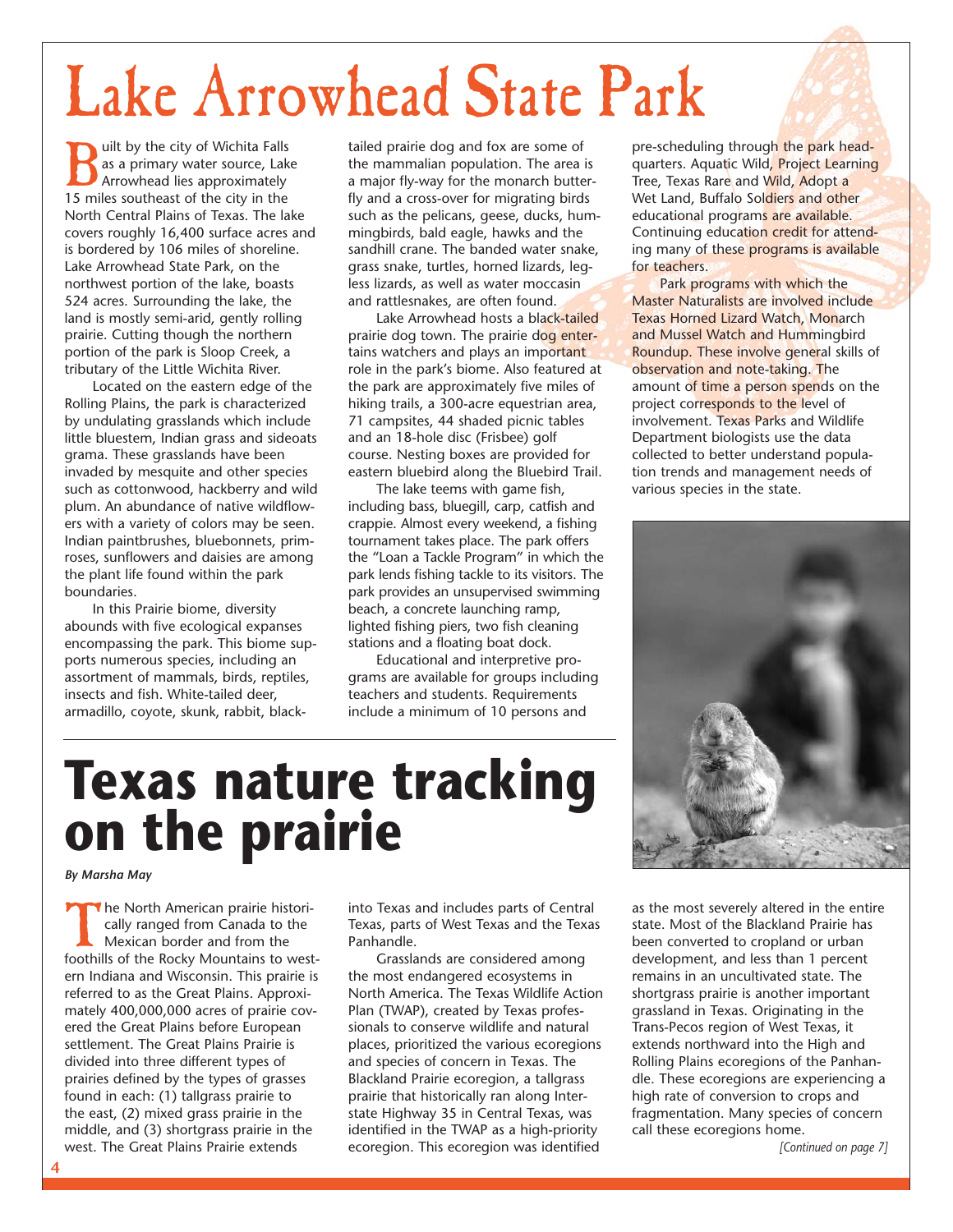Habitips will become a regular insert in the *Eye on Nature* newsletter.<br>It features simple things you can do on your land to enhance wildlife value.

## **throughout May game birds.** The Monitor grazing pressure **game state of the Section Property** Cet prescribed burn

- 
- $\mathcal{L}^{\text{max}}$ herbaceous zones around  $\begin{array}{|c|c|c|c|c|c|} \hline \text{Monitor} & \text{new growth.} & \text{control if appropriate.} \\ \text{plays and other critical} & \text{of key vegetation, } \text{espe} & \text{Is trip disk to the procedure of the image.} \end{array}$
- 
- tailed deer is a pattern or **Construct brush piles for** Landowners who have mosaic of woody brush winter cover as needed. mosaic of woody brush and trees interspersed Evaluate areas needing should begin trapping should begin trapping
- Clumps or strips of brush  $\Box$  Doe harvest should be  $\Box$  Clean out and repair seeds.<br>Should be wide enough initiated at opening of martin houses. bluebird  $\Box$  Condu see through them from Plant trees and shrubs as nesting boxes. Watch for wildflower
- 
- 

- Control feral hogs.  $\Box$  Control feral hogs.  $\Box$  on rangelands, and  $\Box$  equipment ready for use.  $\Box$  as needed.  $\Box$  Preserve brushy fence adjust or move livestock  $\Box$  Manipulate inadequate  $\Box$  Monitor turn Preserve brushy fence adjust or move livestock Manipulate inadequate Monitor turkey flocks.
	- playas and other critical  $\Box$  of key vegetation, espe-  $\Box$  Strip disk to encourage  $\Box$  Disk wetland areas to cover for wildlife. cially browse, going into native food resources. cover for wildlife.<br>
	Black-oil sunflower seeds the winter period. **E** Focus on providing travel plants as needed.
	- attract the greatest num-<br>https://wildlife.cover.cover.cover.cover.cover.cover.cover.cover.cover.cover.cover.cover.cover.cover.cover.cover<br>and the cover-winter cover for wildlife.cover.cover.cover.cover.cover.cover.cover.c
		- $\blacksquare$  Disc fire lanes as needed.
		-
		-
		-
		-
		-
		-

- provide travel lanes. **Prepare fireguards for Conduct post-season deer and vegetation.**<br>Continue predator control express or prescribed burn program. Consus if appropriate.
- activities. **Disc** in proximity to woody encourage moist soil encourage moist soil cover to provide good plants as needed.

**November November** habitat interspersion for **February** 

- 
- 
- 
- Focus on providing travel<br>lanes, secure cover and ber of birds to a feeder. plots for wildlife. over-winter cover for **March by the March in the State of the March**<br> **n** The best cover for white- **n** Disc fire lanes as needed. birds.

- within open areas at an prescribed fire treatment. Develop fireguards for brown-headed cowbirds.<br>approximate 1-1 ratio of Begin development of prescribed burn program.
	-
- should be wide enough  $\parallel$  initiated at opening of  $\parallel$  martin houses, bluebird  $\parallel$  Conduct prescribed burns that an observer cannot appropriate season. boxes and wood duck as needed.<br>  $\begin{array}{|l|l|}\n\hline\n\end{array}$  as needed.<br>  $\begin{array}{|l|l|}\n\hline\n\end{array}$  Plant trees and shrubs as  $\begin{array}{|l|l|}\n\hline\n\end{array}$  esting boxes.
- one side to the other **needed for wildlife cover.** Gather and compile deer bloom season to begin in during the winter months, **D** Plant native grass and forb harvest records; record ■ Plant native grass and forb harvest records; record late March.<br>
plants. and forb sex, age, weight, body ■ Conduct me are bare of leaves.<br>Cover strips should be as **December December** this helps to monitor the De-water flooded area **n** Cover strips should be as **December this helps to monitor the De-water flooded areas to continuous as possible to be above the deep health of the deer herd.**
- **Continue predator control example burn program.** census if appropriate.  $\Box$  Disk wetland areas to Disk wetland areas to

- **Monitor grazing pressure** Get prescribed burn **Conduct prescribed burns** 
	-
- rows, shelterbelts and accordingly.<br>
herbaceous zones around **N** Monitor use and condition new growth. **Example 20** control if appropriate.
	-

- 
- approximate 1-1 ratio of **B**egin development of prescribed burn program. Plant warm-season native approximate open area to woody cover. open area to woody cover. exprescribed burn plan. And Monitor turkey flocks. a grass, forb and legume clumps or strips of brush and Doe harvest should be  $\Box$  Clean out and repair
	-
	-
- when deciduous species | plants. sex, age, weight, body | Conduct mechanical brush
- continuous as possible to **the deel continuous** as possible to health of the deer herd. promote growth of wet-<br>provide travel lanes.
	-

*[Native grassland restoration programs, continued from page 3]* 

those that improve grassland. Since 2007, EQIP has funded brush management on almost 400,000 acres, planted native grass on almost 50,000 acres and performed prescribed burning on over 7,000 acres in Texas. During this period NRCS staff has written EQIP conservation plans for prescribed grazing on almost 320,000 acres and helped pay for almost 1,000 miles of cross fencing to facilitate prescribed grazing. Every year, each county establishes its own priorities for EQIP funding based on the local resource concerns. For information on local priorities and office locations please visit: http://www.tx.nrcs.usda.gov/ programs/EQIP/index.html

Landowners wishing to convert exotic grass pastures back to native grassland might be interested in the Pastures for Upland Bird program offered by TPWD. For more information please visit: http://www.tpwd.state.tx.us/landwater/land/ habitats/post\_oak/upland\_game/pub/

Landowners who would like to convert highly erodible or environmentally sensitive cropland into grassland may wish to look into the Conservation Reserve Program (CRP) administered by the USDA Farm Service Agency (FSA). While whole field enrollment is only available during announced signups or in certain areas (such as the State Acres for Wildlife Enhancement (SAFE) projects located on the middle and upper Texas

coast, Rio Grande Valley and northeastern and southwestern panhandle), partial field enrollments that reduce wind and water erosion such as grass buffers, filter strips, riparian buffers, wildlife corridors, grassed waterways and crosswind trap strips are available year round. To locate your nearest FSA or NRCS office visit: http://offices.sc.egov.usda.gov/locator/app

Landowners who currently have a grazing operation but are worried that it might be lost due to urban or cropland development can protect it through a Grassland Reserve Program (GRP) permanent conservation easement or shorter term rental of development rights. For more information see: http://www.tx.nrcs.usda.gov/programs/GRP/index.html

Landowners wishing to restore native prairies for at-risk species and reduce the impact of invasive species may want to look into the Wildlife Habitat Incentive Program (WHIP). For more information see: http://www.tx.nrcs.usda.gov/programs/ whip/index.html

Grassland restoration may seem a daunting task but it is the mark of the true land steward. Fortunately there are a number of sources of technical and financial assistance to help interested landowners get the task accomplished.

**Chuck Kowaleski is TPWD's Farm Bill Coordinator. Susan Baggett is NRCS's State Resource Conservationist.**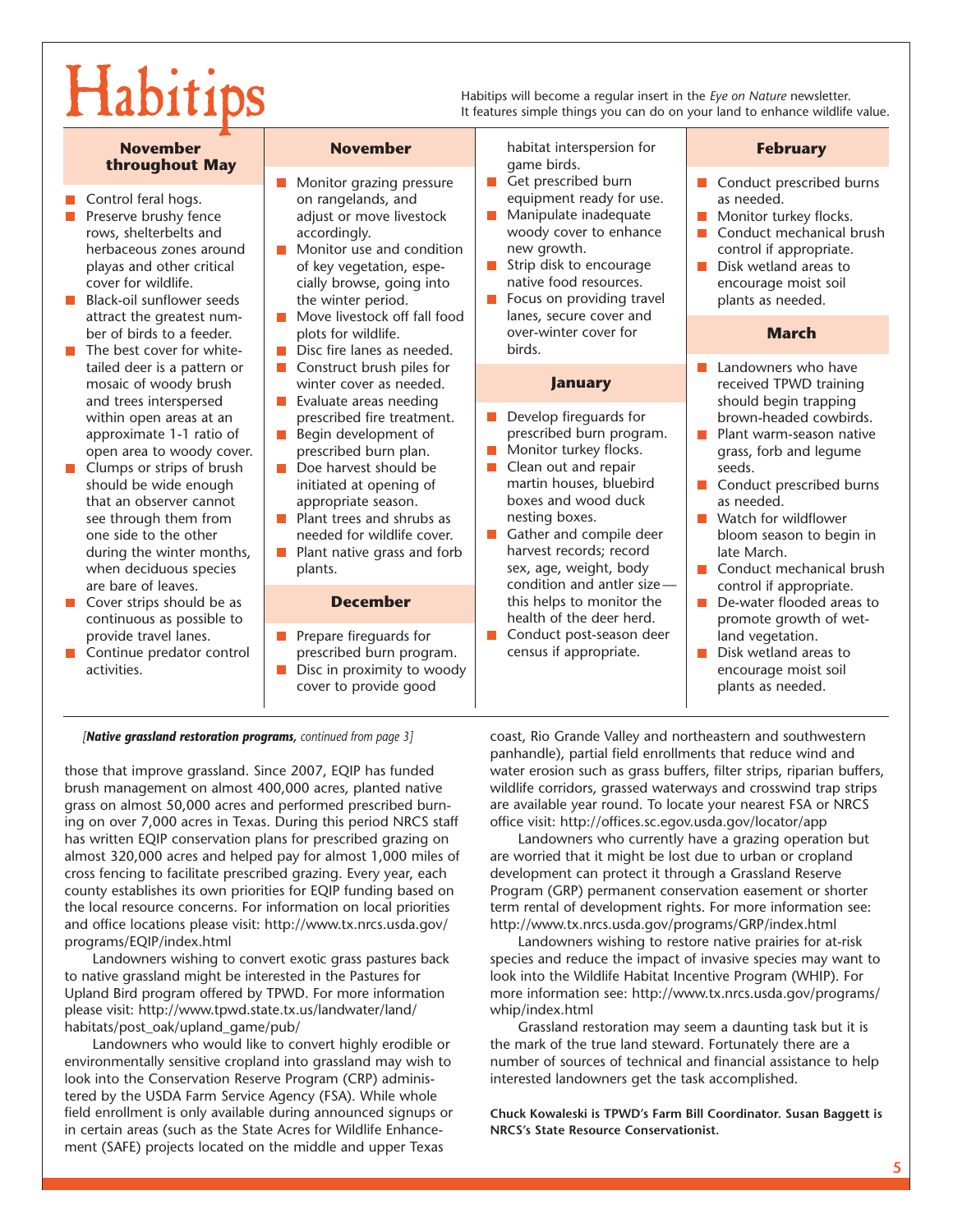## *[The Back Porch, continued from back page]*

best manage property for wildlife. So as wildlife managers in Texas, we must be able to connect not only with our traditional landowners, but also with the new landowners who often bring different value systems, goals and objectives to the table with them.

These are just two examples that our human, largely urban, population is having direct or indirect impacts on wildlife resources well beyond the limits of the local city. With the previously mentioned population projections, these issues aren't going to get any easier. In fact, they are likely to become even more complicated for wildlife managers.

Unfortunately, most wildlife managers aren't trained to operate in this new people-centered environment. Most of us were taught about population dynamics, habitat manipulation, and carrying capacity of the land, but today's wildlife biologist has to deal with development, public speaking, changing social values, regional planning, etc. So, like any species in a new environment, we must adapt, migrate or die. Fortunately for us, we are adapting. As of 2005, we are blessed with a guiding document called the Texas Wildlife Action Plan, which was painstakingly developed over a year's time by the talent of many educated and passionate people. In this document, we have a vision of where to place priorities to ensure the continued existence of the wonderful wildlife in our state. The plan also emphasizes the importance of working with people. Therefore, it actively supports the Urban Wildlife Program, the Wildlife Interpretive Program, Texas Nature Trackers, Texas Master Naturalist, and Texas Wildscapes, which are a few of the programs specifically designed to meet people where they are and lead them to a better relationship with wildlife. As the Conservation Outreach Coordinator for the Wildlife Division, I am proud to be associated with all of these programs and am excited about the role each will play as we all strive to conserve our beloved species and habitats for the enjoyment of future generations.

Hopefully, I'll soon get to meet you as part of one of these programs and hear about the particular plant or animal that just lights you up (mine's the Texas Horned Lizard). Until then, take care and remember …as wildlife enthusiasts, we're in the people business.

**John Davis is Conservation Outreach Coordinator with the Wildlife Diversity Program, working out of Austin.** 

# **Endangered birds of the coastal prairies** – vanishing **recovering**

*By Mark Klym* 

The eerie sounds of a coastal prairie dawn were all but silenced. The mournful "boom" of the Attwater subspecies of Greater Prairie Chicken had all but disappeared from what was once a 9,500,000-acre crescent of grassland interspersed with herbs and forbs. The pageantry that inspired some Native American dances was nearly gone. And offshore, the majestic whooping crane that wintered each season on the Gulf Intercoastal Waterway was quickly disappearing.

A gloomy picture, isn't it? But this was the reality of where our coastal prairies were headed. An annual census of Attwater's prairie chickens recently estimated fewer than 40 birds on the two preserves dedicated to their recovery. When serious efforts to restore the whooping crane began, fewer than 25 birds were thought to populate the flock migrating each year from Wood Buffalo National Park in Canada to Aransas National Wildlife Refuge.

The picture is changing for these two birds, however. Efforts to identify and restore habitat for Attwater's prairie chicken are revealing new sites —some on private lands—where captive-bred birds are being released. Safe harbor agreements between the Fish and Wildlife Service and landowners with suitable acreage are leading to habitat conservation with potential for population introduction. In 2007 this was realized in Goliad County when prairie chickens were released on private land. In the spring of 2008, the boom of adult Attwater's prairie chickens was restored to the prairies of Goliad County. There are plans for continued releases on this site in 2008. The spring census in 2008 revealed 70 Attwater's prairie chickens between the three populations currently on the Texas coast, nearly doubling the number of the previous spring.

Habitat conservation and harvest restrictions have also contributed to a strong recovery for whooping cranes. The most recent flock estimate was 266 birds at Aransas National Wildlife Refuge. A spring survey in Canada saw 62 percent of the estimated flock. These surveys count only birds that have completed their first molt and have spent at least one winter on the wintering grounds.

You can help both of these birds. Captive breeding and release of Attwater's prairie chickens is a costly endeavor, and zoos or researchers working with the birds appreciate our support. Donations for prairie chicken recovery can be made through Adopt-a-Prairie Chicken, 4200 Smith School Road, Austin, TX 78744.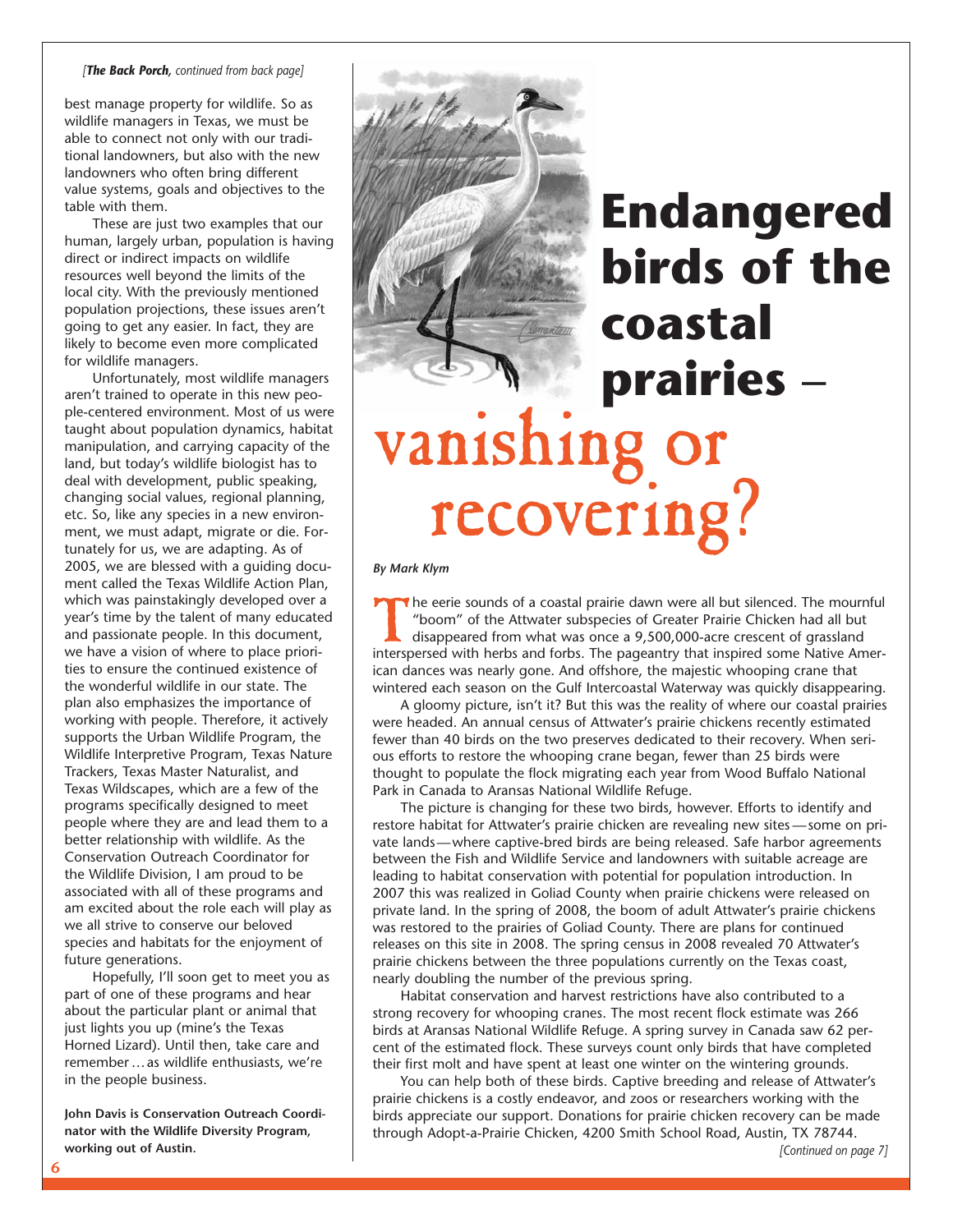### *[Texas nature tracking on the prairie, continued from back page]*

This is where Texas Nature Trackers can play a role. Texas Nature Trackers is a citizen science monitoring effort designed to involve volunteers of all ages and interest levels in gathering scientific data on species of concern in Texas. The goal of this program is to enable long-term conservation of these species and to foster wildlife appreciation among Texas citizens through experiential learning. The Texas Horned Lizard Watch, Texas Amphibian Watch and Texas Black-tailed Prairie Dog Watch are three programs currently available to citizens that directly involve prairie species of concern. Other watch programs under the Texas Nature Tracker umbrella include Texas Hummingbird Roundup, Texas Monarch Watch, Texas Mussel Watch and the Texas Box Turtle Survey.

The Texas Horned Lizard, our official state lizard, is loved by just about every Texan. The historic range of the Texas Horned Lizard covered all but the eastern Pineywoods of Texas. In the last 30 years Texas' favorite lizard has disappeared from the eastern third of Texas and is increasingly rare in Central Texas. Only in West Texas and South Texas do populations seem to be somewhat stable. This animal is a species of concern and is listed by state as threatened. Texas Horned Lizard Watch is a great way for citizens to get involved in "on the ground" data collection and observations of this charismatic critter.

Amphibians are a barometer of the health of environments we all share. Recent reports suggest that up to 40 percent of amphibian species in the Americas are declining. Texas Amphibian Watch focuses mostly on frogs and toads, collectively called anurans, and due to the tallgrass prairie to the east getting more annual rainfall than the shortgrass prairie in the west, it would seem to make sense that there would be more anuran species in a wetter ecoregion. There are around 15 anurans in Central Texas and only around 10 in Northwest Texas. The only anuran species of concern in these three ecoregions is the secretive Hurter's spadefoot toad. It can only be found in the Blackland Prairie and regions south and east. These toads are seldom seen. It takes a major rain to coax them out of their burrows. Males have a mating call that sounds like a moaning "Waaaah." Texas Amphibian Watch is another way for citizens to get involved and all it takes is a good ear—most of the data collected are the mating calls of frogs and toads.

Black-tailed prairie dogs are an icon of the grasslands. These animals were once common but now occupy less than one percent of their historic range. Prairie dogs are an important part of the prairie ecosystem, their digging aerates and promotes soil formation, they clip brush maintaining the shortgrass prairie and they are a keystone species providing food and shelter for as many as 170 different animals. Data collected through the Texas Black-tailed Prairie Dog Watch is an opportunity for citizens to help widen our understanding of these prairie sentinels.

To find out more about these and other watch programs, go to www.tpwd.state.tx.us/trackers

**Marsha May is the Nature Trackers Coordinator and works out of the Austin headquarters.** 

## *[Endangered birds of the coastal prairies – vanishing or recovering, continued from page 6]*

Nonprofit organizations are currently raising funds to purchase wintering habitat for whooping cranes near Aransas National Wildlife Refuge to protect it from development. Reporting any sightings of whooping cranes or suspected Attwater's prairie chickens off the refuges is also appreciated. These can be made by emailing: mark.klym@tpwd.state.tx.us or leeann.linam@tpwd.state.tx.us

Other prairie birds are also a major concern as this habitat disappears. The recent Texas Wildlife Action Plan identifies prairie ecosystems, including the coastal prairies, as one of the high-priority ecosystems. Bachman's sparrow, Henslow's sparrow, Sprague's pipit, mottled duck and others are identified as species of high priority within the plan. Much of the concern is specifically directed at habitat loss. Efforts to conserve, identify and restore habitat should be supported if these birds are to continue to be some of the treasures of our vanishing prairies.

**Mark Klym is the Information Specialist with the Wildlife Diversity Program, working out of the Austin Headquarters.** 



## Do you enjoy watching hummingbirds in your back yard?

**Would you like to learn more about these wonderful birds while helping our biologists learn more about their activities in Texas? Why not join the Hummingbird Roundup?** 

To join the Hummingbird Roundup, please send a \$6 donation with your name, address, city, county, zip, and e-mail address to: Hummingbird Roundup Texas Parks and Wildlife Department 4200 Smith School Road Austin, TX 78744



## **Hummingbird Wheel**

This 10" full-color identification wheel is a helpful reference to keep nearby when you watch the hummingbirds. Sixteen hummingbird species are featured, all of which have been documented in Texas! For each bird, the wheel tells you its range in North America, habitat type, and distinguishing features of both males and females.

\$11.95 (shipping and handling included)

Visit **www.tpwd.state.tx.us/business/ shop/featured/** for order form.